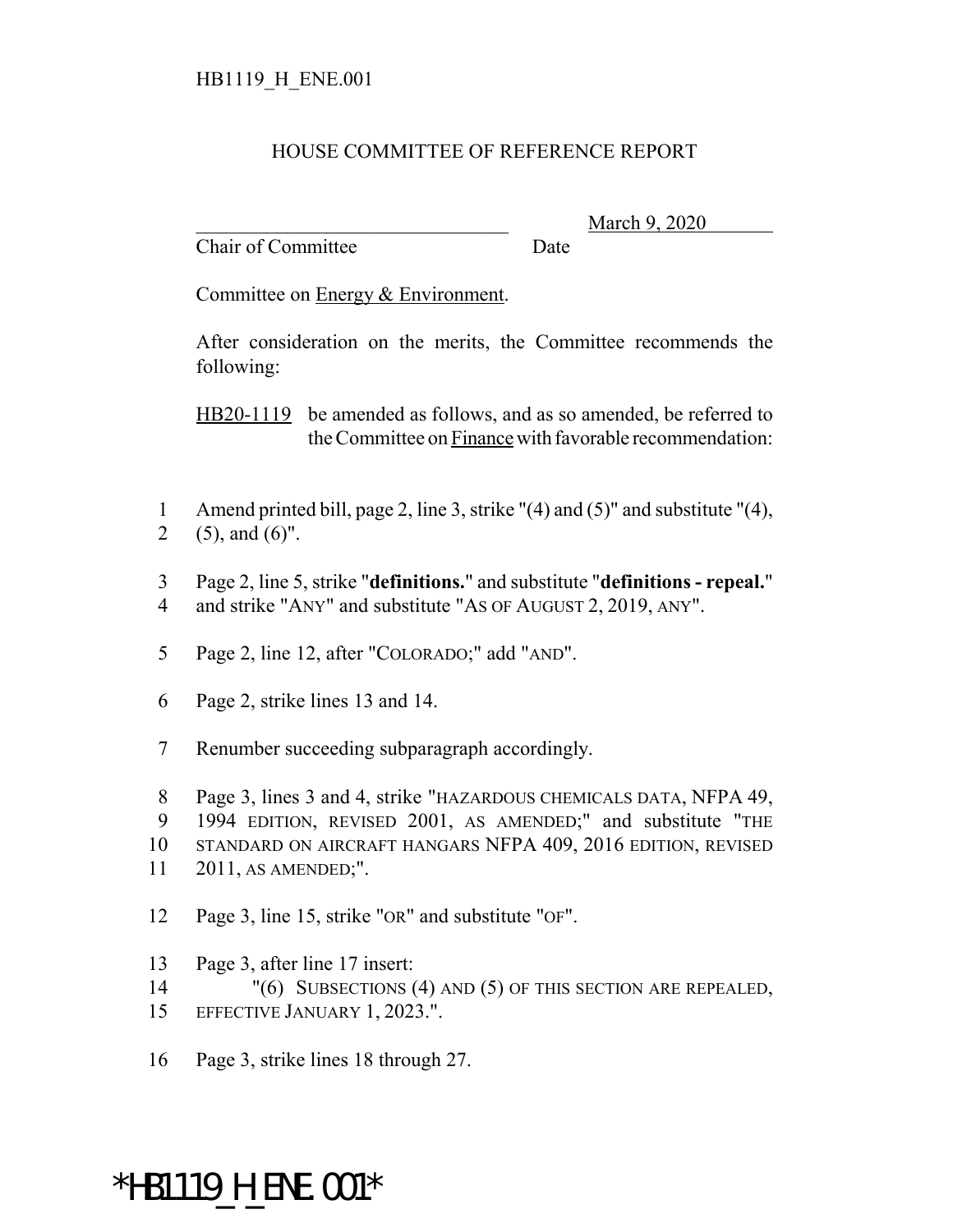- Page 4, strike lines 1 through 10.
- Renumber succeeding sections accordingly.
- Page 4, strike lines 15 and 16 and substitute "COMMISSION SHALL
- PROMULGATE RULES ESTABLISHING A CERTIFICATE OF REGISTRATION FOR
- ANY FACILITY, FIRE DEPARTMENT, OR LESSEE THAT USES OR STORES".
- Page 4, line 17, strike "SUBSTANCES," and insert "SUBSTANCES IN ITS OPERATIONS,".
- Page 4, line 22, after "SUBSTANCES." add "THE COMMISSION SHALL TAKE
- INTO ACCOUNT COSTS, TECHNOLOGICAL FEASIBILITY, AND THE POSSIBILITY
- OF EMERGENCY SITUATIONS FOR ANY RULES IT PROMULGATES.".
- Page 4, line 23, strike "POSSESSES" and substitute "USES OR STORES".
- Page 4, line 24, after "SUBSTANCES" insert "IN ITS OPERATIONS".
- Page 5, after line 7 insert:

 "(d) NO FACILITY, FIRE DEPARTMENT, OR LESSEE SUBJECT TO FEDERAL RULES AND REGULATIONS THAT POSSESSES PERFLUOROALKYL AND POLYFLUOROALKYL SUBSTANCES SHALL BE SUBJECT TO ANY PENALTIES UNDER THIS SECTION FOR NOT OBTAINING A CERTIFICATE OF REGISTRATION UNLESS THERE HAS BEEN A SUFFICIENT OPPORTUNITY TO APPLY FOR AND RECEIVE A CERTIFICATE OF REGISTRATION.".

- Page 5, strike line 8 and substitute:
- "(e) AS USED IN THIS SECTION, UNLESS THE CONTEXT OTHERWISE REQUIRES:
- (I) "PERFLUOROALKYL AND".

 Page 5, lines 9 and 10, strike "FIREFIGHTING AGENTS AND EQUIPMENT" and substitute "CLASS B FIREFIGHTING FOAM, AS DEFINED IN SECTION  $26 \quad 25 - 5 - 1302 \,(2)$ ,".

Page 5, after line 11 insert:

 "(II) "USES OR STORES" MEANS ACTUAL AND INTENTIONAL OWNERSHIP OR CONTROL OF PERFLUOROALKYL AND POLYFLUOROALKYL SUBSTANCES. "USES OR STORES" DOES NOT MEAN THE INTERCEPTION OR ACCUMULATION OF PERFLUOROALKYL AND POLYFLUOROALKYL

\*HB1119 H ENE.001\*  $-2$ -